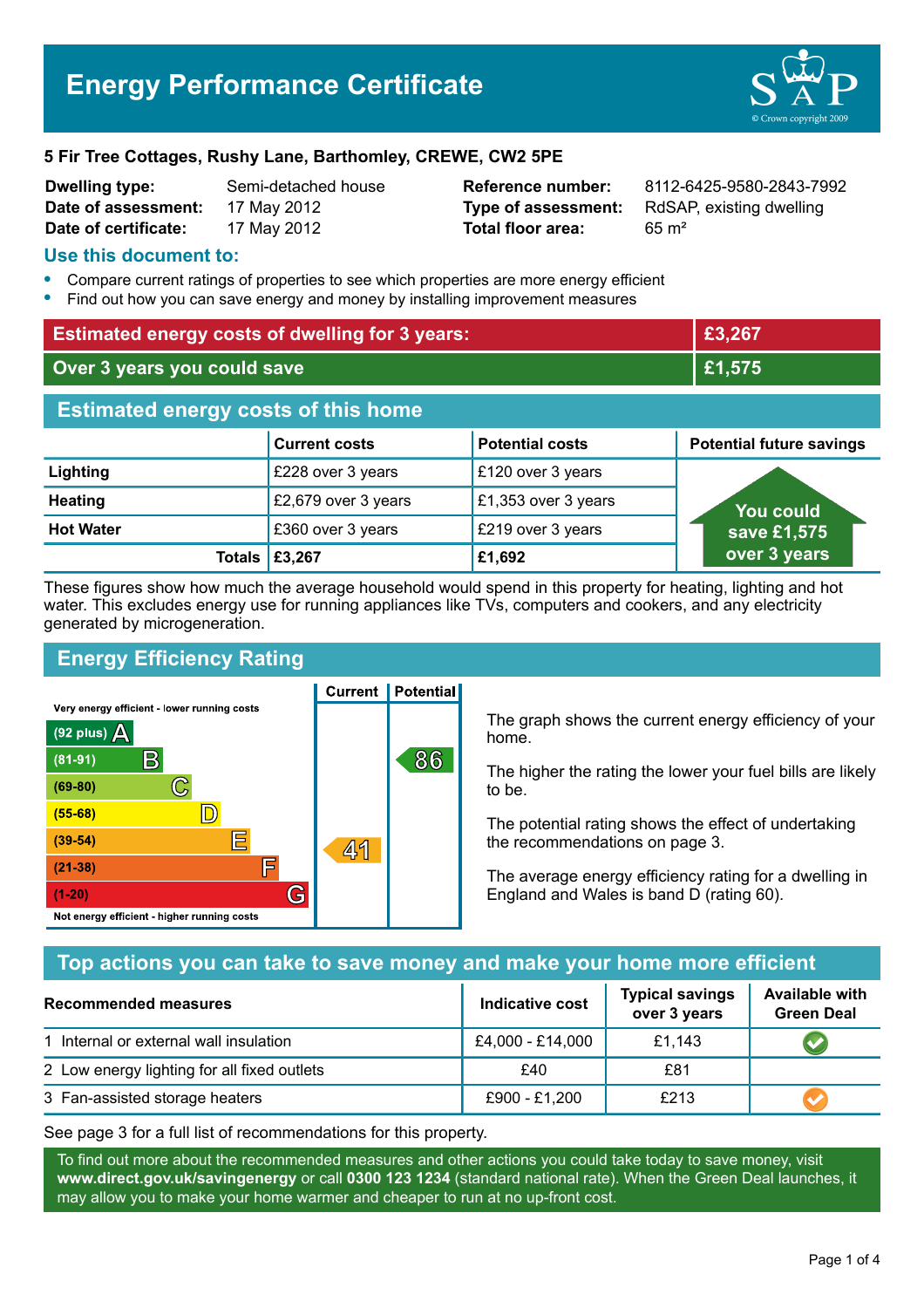## **Summary of this home's energy performance related features**

| <b>Element</b>        | <b>Description</b>                             | <b>Energy Efficiency</b> |
|-----------------------|------------------------------------------------|--------------------------|
| Walls                 | Solid brick, as built, no insulation (assumed) | *****                    |
| Roof                  | Pitched, 200 mm loft insulation                | ★★★★☆                    |
|                       | Pitched, no insulation (assumed)               | ★☆☆☆☆                    |
| Floor                 | Solid, no insulation (assumed)                 |                          |
| Windows               | Fully double glazed                            | ★★★★☆                    |
| Main heating          | Electric storage heaters                       | ★★★☆☆                    |
| Main heating controls | Automatic charge control                       | ★★★☆☆                    |
| Secondary heating     | Room heaters, coal                             |                          |
| Hot water             | Electric immersion, off-peak                   | ★★★☆☆                    |
| Lighting              | Low energy lighting in 11% of fixed outlets    | ★★☆☆☆                    |

Current primary energy use per square metre of floor area: 737 kWh/m² per year

The assessment does not take into consideration the physical condition of any element. 'Assumed' means that the insulation could not be inspected and an assumption has been made in the methodology based on age and type of construction.

### **Low and zero carbon energy sources**

Low and zero carbon energy sources are sources of energy that release either very little or no carbon dioxide into the atmosphere when they are used. Installing these sources may help reduce energy bills as well as cutting carbon. There are none provided for this home.

# **Opportunity to benefit from a Green Deal on this property**

When the Green Deal launches, it may enable tenants or owners to improve the property they live in to make it more energy efficient, more comfortable and cheaper to run, without having to pay for the work upfront. To see which measures are recommended for this property, please turn to page 3. You can choose which measures you want and ask for a quote from an authorised Green Deal provider. They will organise installation by an authorised installer. You pay for the improvements over time through your electricity bill, at a level no greater than the estimated savings to energy bills. If you move home, the Green Deal charge stays with the property and the repayments pass to the new bill payer.

For householders in receipt of income-related benefits, additional help may be available.

To find out more, visit **www.direct.gov.uk/savingenergy** or call **0300 123 1234**.

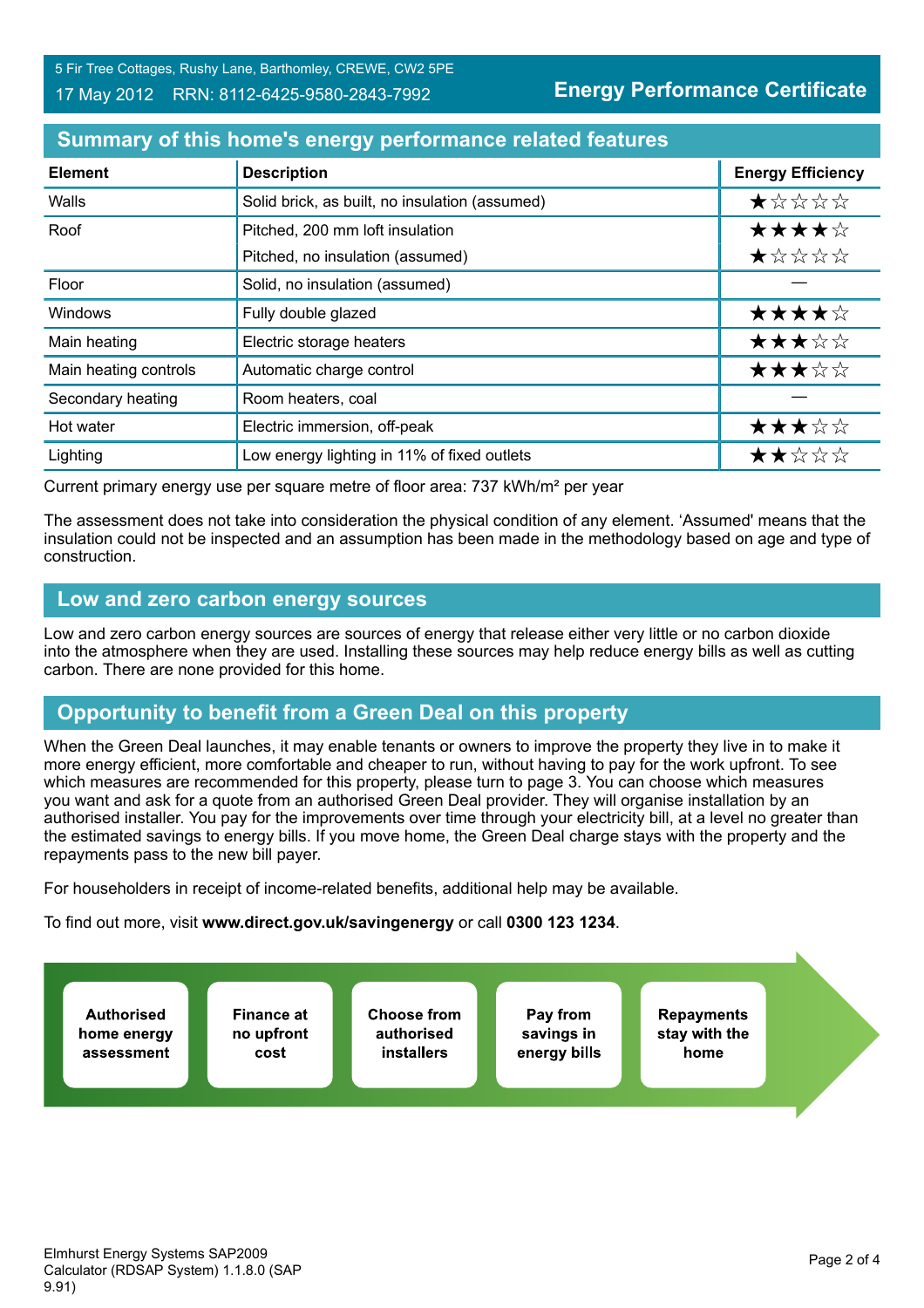#### 17 May 2012 RRN: 8112-6425-9580-2843-7992

## **Recommendations**

The measures below will improve the energy performance of your dwelling. The performance ratings after improvements listed below are cumulative; that is, they assume the improvements have been installed in the order that they appear in the table. Further information about the recommended measures and other simple actions you could take today to save money is available at **www.direct.gov.uk/savingenergy**. Before installing measures, you should make sure you have secured the appropriate permissions, where necessary. Such permissions might include permission from your landlord (if you are a tenant) or approval under Building Regulations for certain types of work.

Measures with a green tick  $\bullet$  are likely to be fully financed through the Green Deal, when the scheme launches, since the cost of the measures should be covered by the energy they save. Additional support may be available for homes where solid wall insulation is recommended. If you want to take up measures with an orange tick  $\bullet$ , be aware you may need to contribute some payment up-front.

| <b>Recommended measures</b>               | <b>Indicative cost</b> | <b>Typical savings</b><br>per year | <b>Rating after</b><br>improvement | <b>Green Deal</b><br>finance |
|-------------------------------------------|------------------------|------------------------------------|------------------------------------|------------------------------|
| Internal or external wall insulation      | £4,000 - £14,000       | £381                               | <b>D62</b>                         |                              |
| Low energy lighting for all fixed outlets | £40                    | £27                                | <b>D63</b>                         |                              |
| Fan-assisted storage heaters              | £900 - £1,200          | £71                                | <b>D67</b>                         |                              |
| Solar water heating                       | £4,000 - £6,000        | £46                                | C69                                |                              |
| Solar photovoltaic panels, 2.5 kWp        | £9,000 - £14,000       | £218                               | <b>B81</b>                         |                              |
| Wind turbine                              | £1,500 - £4,000        | £82                                | <b>B86</b>                         |                              |

## **Alternative measures**

There are alternative measures below which you could also consider for your home.

- **•** Biomass boiler (Exempted Appliance if in Smoke Control Area)
- **•** Air or ground source heat pump
- **•** Micro CHP

## **Choosing the right package**

Visit **www.epcadviser.direct.gov.uk**, our online tool which uses information from this EPC to show you how to save money on your fuel bills. You can use this tool to personalise your Green Deal package. Public services all in one place of the place of the place of the place of the place of the place of the place of the place of the place of the place of the place of the place of the pl

| <b>Green Deal package</b>            | Typical annual savings |
|--------------------------------------|------------------------|
| Internal or external wall insulation | Total savings of £381  |
| Electricity/gas/other fuel savings   | £277/£0/£104           |



You could finance this package of measures under the Green Deal. It could **save you £381 a year** in energy costs, based on typical energy use. Some or all of this saving would be recouped through the charge on your bill.